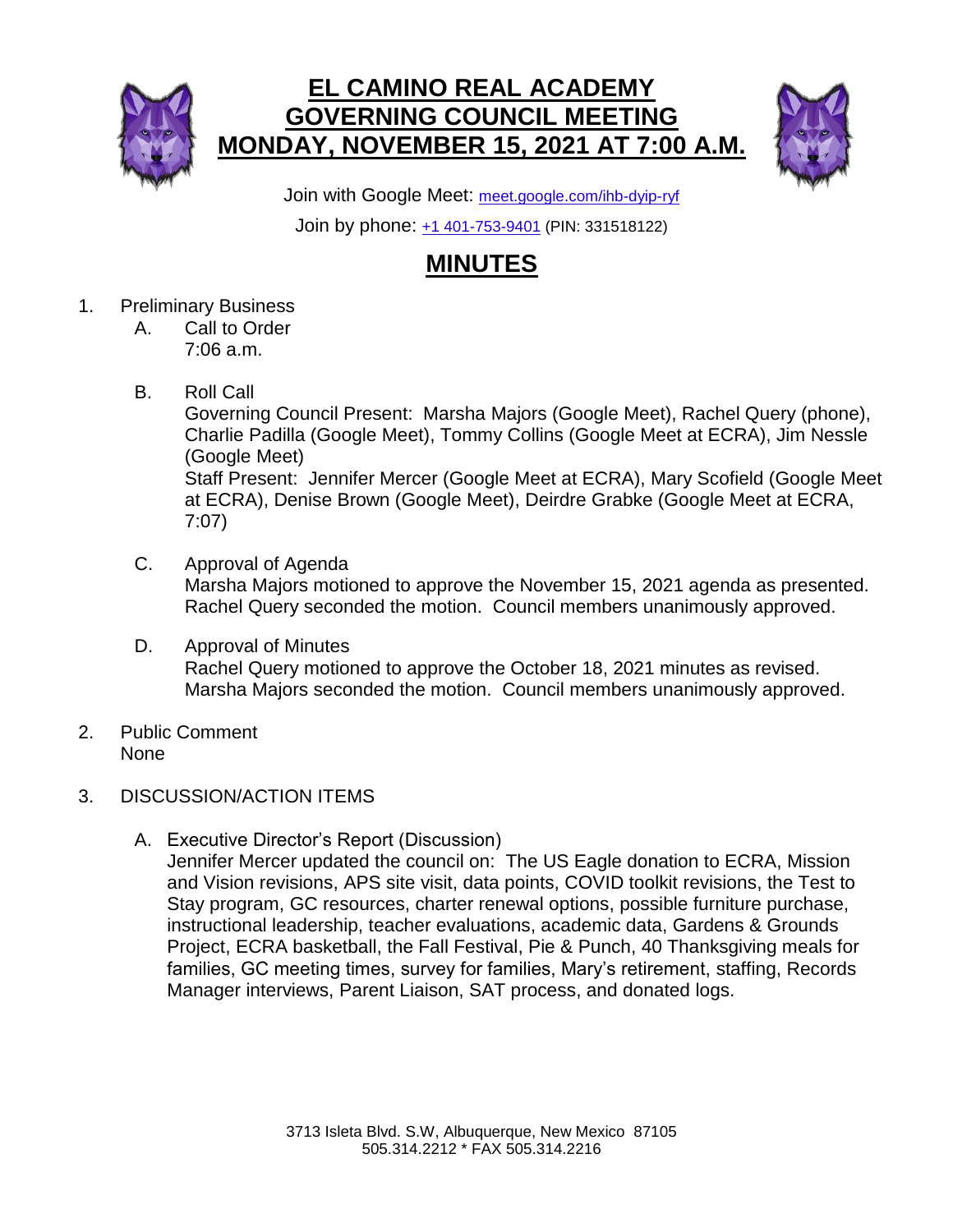



- Special Education Law and Compliance (Discussion) Jennifer Mercer updated the council on: The Special Education portion of the APS site visit, enrollment, part time Special Ed teacher position, Special Education action plan, and the professional development plan for teachers.
- C. Financial Statements and Cash Disbursements (Action) Rachel Query motioned to approve the September 2021 Financial Statements and Cash Disbursements as presented. Marsha Majors seconded the motion. Council members unanimously approved.

Marsha Majors motioned to approve the October 2021 Financial Statements and Cash Disbursements as presented. Tommy Collins seconded the motion. Council members unanimously approved.

D. BARS (Action)

Tommy Collins motioned to approve BAR FY22-13 as presented. Rachel Query seconded the motion. Council members unanimously approved.

E. Approval of Purchase Orders over \$7500 (Action)

Rachel Query motioned to approve purchase order up to \$12,500 additional spending for the Garden Consultant and give Ms. Mercer the authority to sign on behalf of the GC. Tommy Collins seconded the motion. Council members unanimously approved.

Rachel Query motioned to approve the purchase order of computers up to \$22,000 and grant Ms. Mercer the authority to sign on behalf of the GC. Marsha Majors seconded the motion. Council members unanimously approved.

Marsha Majors motioned to approve the negotiation to purchase the furniture as presented not to exceed the dollar amount of \$35,000 and authorize Ms. Mercer to sign on ECRA's behalf. Tommy Collins seconded the motion. Council members unanimously approved.

The council was informed and has acknowledged that the furniture will be purchased from a business owned by a member the Executive Director's family. The GC believes the purchase will benefit ECRA and approves of the transaction.

F. Approval of Policies for Posting: COVID-19 Response School Policy/Procedure Guidebook, Employee Sick Leave Per HB2 202 (Action) The COVID-19 Response School Policy/Procedure Guidebook is in the process of being updated with the new directives from NMPED.

Rachel Query motioned to approve the Employee Sick Leave Per HB2 202 for posting. Tommy Collins seconded the motion. Council members unanimously approved.